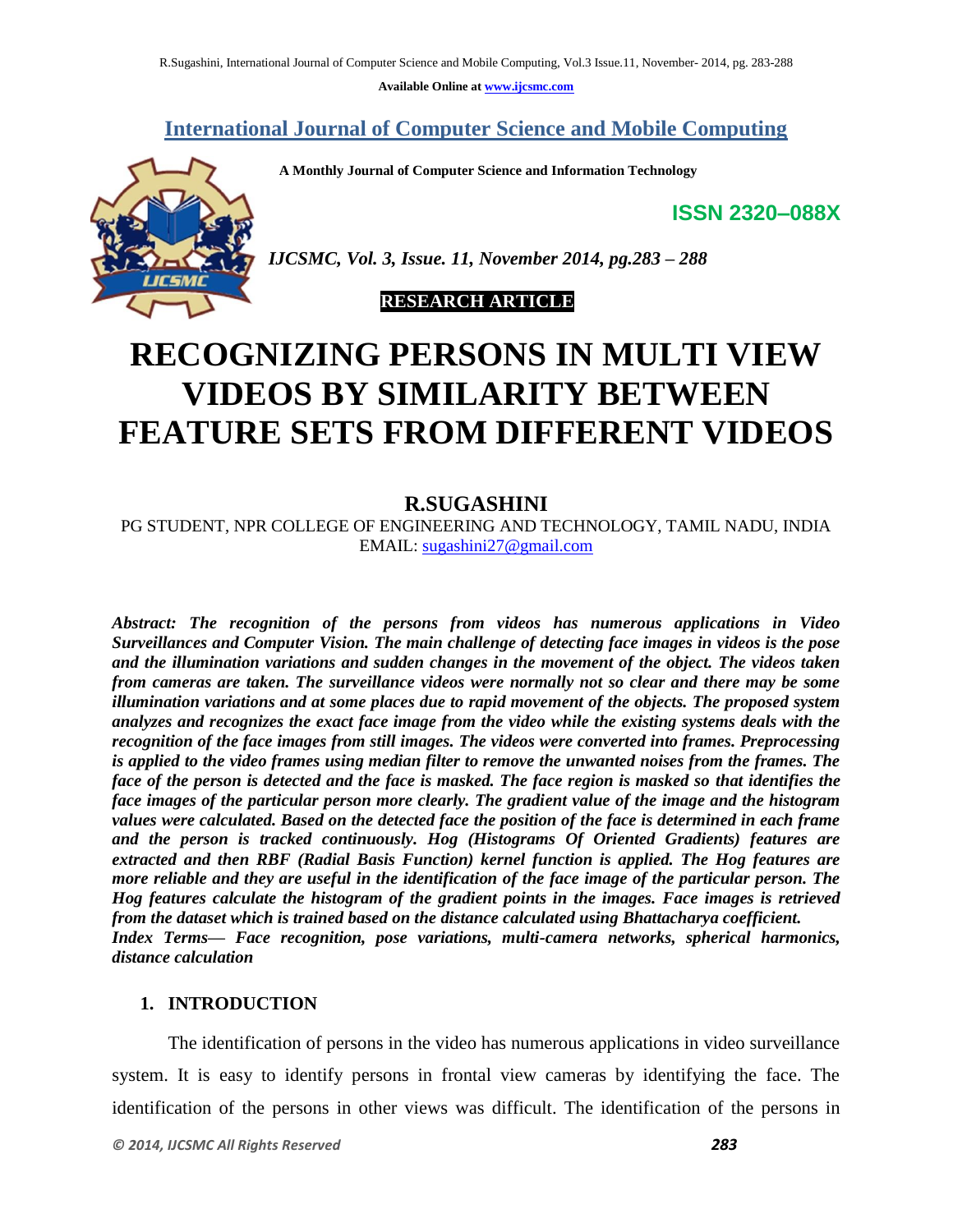different views can be much helpful in identifying the suspicious persons in a video. The process requires some tedious works including a multiple camera network an effective tracking system to track and identify the persons in an effective manner.

A facial recognition system is a computer application for automatically identifying or verifying a person from a digital image or a video frame from a video source. One of the ways to do this is by comparing selected facial features from the image and a facial database. It is typically used in security systems and can be compared to other biometrics such as fingerprint or eye iris recognition systems. Face recognition has been one of the most active research topics in computer vision and pattern recognition for more than two decades. Some facial recognition algorithms identify facial features by extracting landmarks, or features, from an image of the subject's face. For example, an algorithm may analyze the relative position, size, and/or shape of the eyes, nose, cheekbones, and jaw. These features are then used to search for other images with matching features. Other algorithms normalize a gallery of face images and then compress the face data, only saving the data in the image that is useful for face recognition. A probe image is then compared with the face data. One of the earliest successful systems is based on template matching techniques applied to a set of salient facial features, providing a sort of compressed face representation. Recognition algorithms can be divided into two main approaches, geometric, which looks at distinguishing features, or photometric, which is a statistical approach that distills an image into values and compares the values with templates to eliminate variances. Popular recognition algorithms include Principal Component Analysis using eigenfaces, Linear Discriminate Analysis, Elastic Bunch Graph Matching using the Fisherface algorithm, the Hidden Markov model, the Multi linear Subspace Learning using tensor representation, and the neuronal motivated dynamic link matching. A newly emerging trend, claimed to achieve improved accuracies, is three-dimensional face recognition. This technique uses 3D sensors to capture information about the shape of a face. This information is then used to identify distinctive features on the surface of a face, such as the contour of the eye sockets, nose, and chin. One advantage of 3D facial recognition is that it is not affected by changes in lighting like other techniques. It can also identify a face from a range of viewing angles, including a profile view. Three-dimensional data points from a face vastly improve the precision of facial recognition. 3D research is enhanced by the development of sophisticated sensors that do a better job of capturing 3D face imagery. The sensors work by projecting structured light onto the face. Up to a dozen or more of these image sensors can be placed on the same CMOS chip—each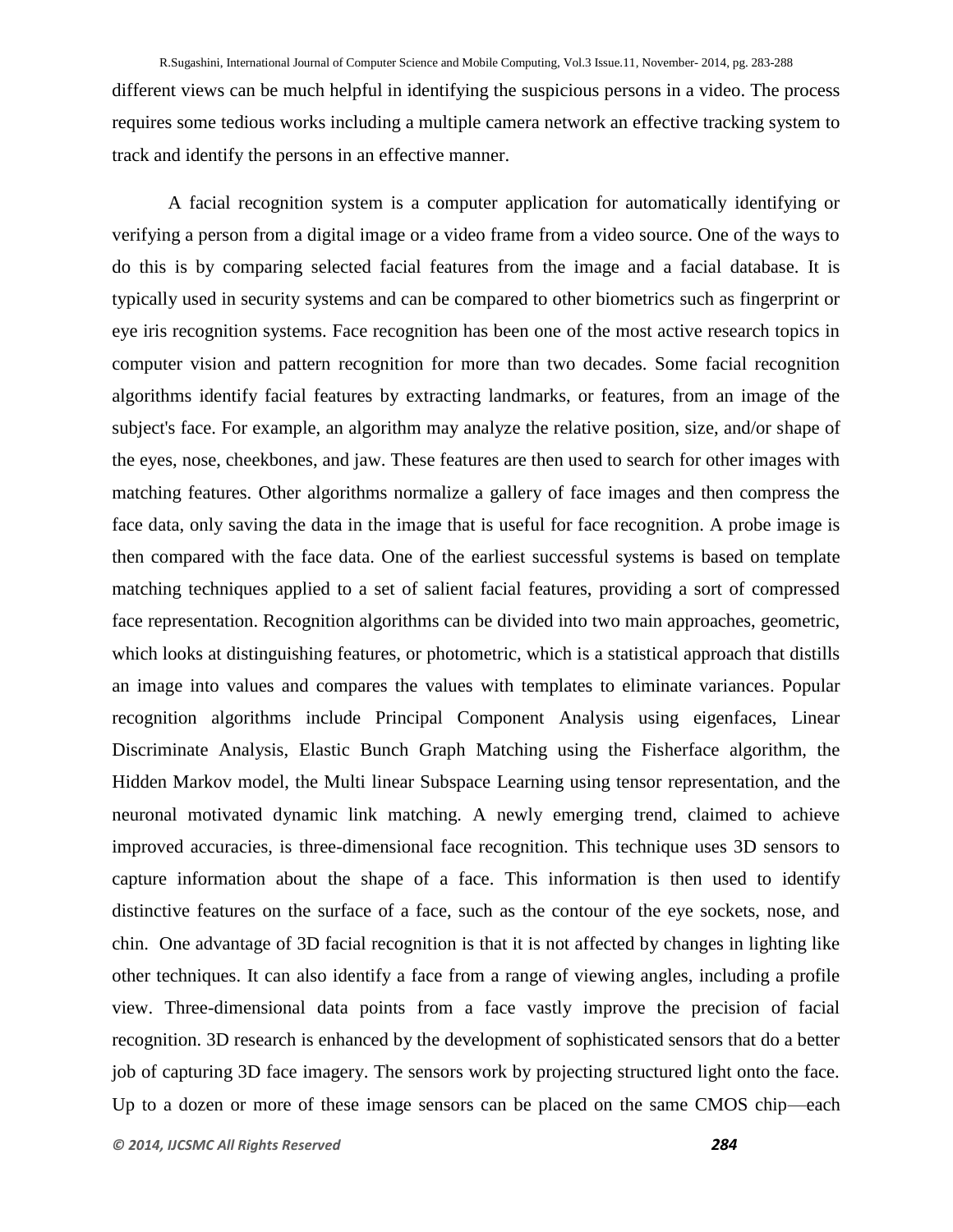sensor captures a different part of the spectrum. Even a perfect 3D matching technique could be sensitive to expressions. For that goal a group at the Technician applied tools from metric geometry to treat expressions as isometrics. Another emerging trend uses the visual details of the skin, as captured in standard digital or scanned images. This technique, called skin texture analysis, turns the unique lines, patterns, and spots apparent in a person's skin into a mathematical space. Tests have shown that with the addition of skin texture analysis, performance in recognizing faces can increase 20 to 25 percent. The applications of face recognition can be found in telecommunication, law enforcement, biometrics and surveillance. Although there have been some early successes in automatic face recognition, it is still far from being completely solved, especially in uncontrolled environments. In fact, the performance of most of current face recognition systems drops significantly when there are variations in pose, illumination and expression.

A facial recognition device is one that views an image or video of a person and compares it to one that is in the database. It does this by comparing structure, shape and proportions of the face; distance between the eyes, nose, mouth and jaw; upper outlines of the eye sockets; the sides of the mouth; location of the nose and eyes; and the area surrounding the check bones. Upon enrolment in a facial recognition program, several pictures are taken of the subject at different angles and with different facial expressions. At time of verification and identification the subject stands in front of the camera for a few seconds, and then the image is compared to those that have been previously recorded. To prevent a subject from using a picture or mask when being scanned in a facial recognition program, some security measures have been put into place. When the user is being scanned, they may be asked to blink, smile or nod their head. Another security feature would be the use of facial thermography to record the heat in the face. The main facial recognition methods are: feature analysis, neural network, and eigen faces, automatic face processing.

#### **2. LITERATURE SURVEY**

# **2.1 Probabilistic head pose tracking evaluation in single and multiple camera setups**

A probabilistic method based on a mixed state particle filter to perform head poses tracking with respect to a single camera view. Applying this method solves the AMI (Augmented Multi-Parity Interaction) head pose estimation task. To address the CHIL (Computers In The Human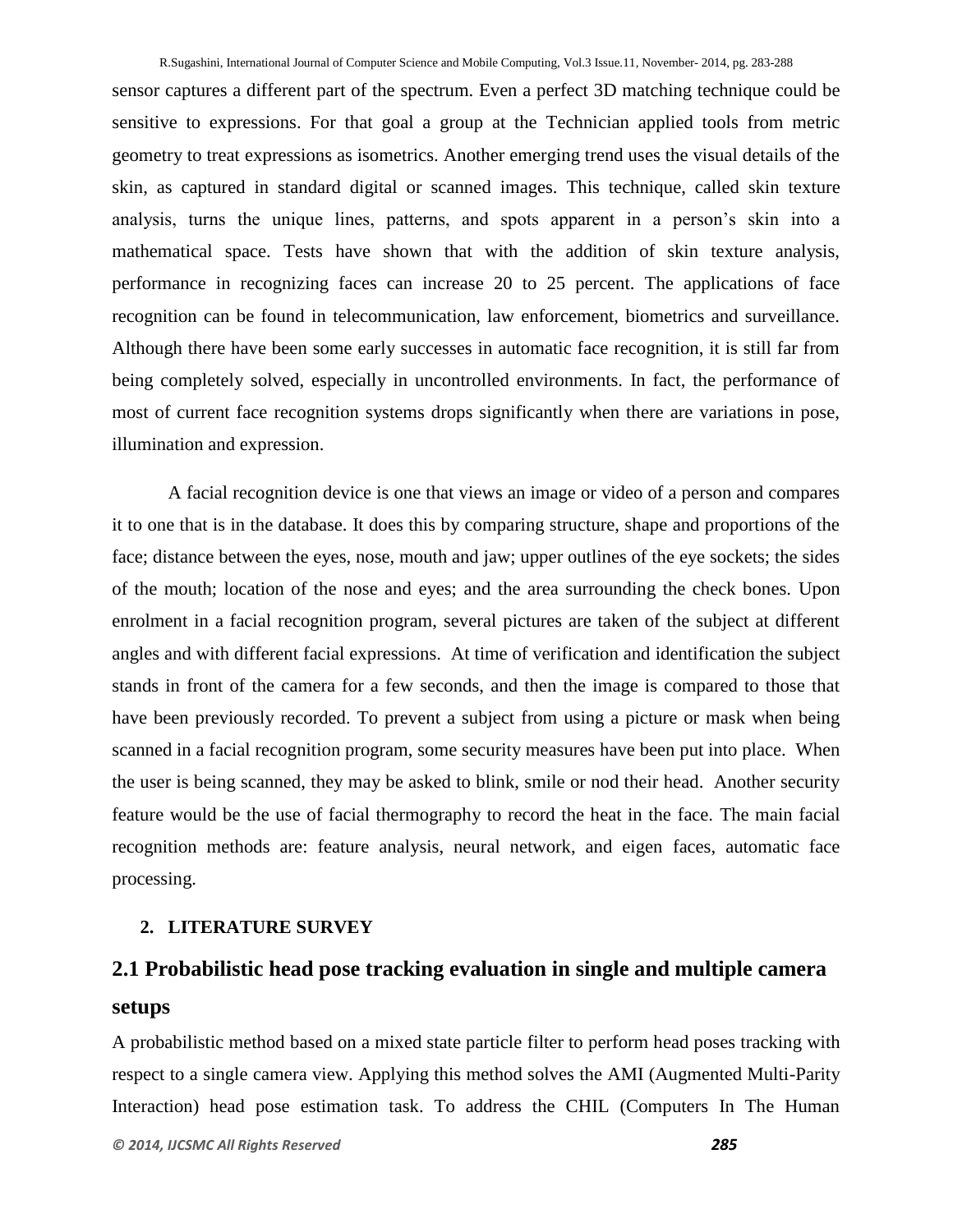Interaction Loop) task, the head pose with respect to the camera is transformed to be relative to the global room coordinate system using the camera calibration parameters. Then the head pose estimated with respect to the global room coordinate obtained from the four cameras are fused into a single head pose estimate using the percentage of skin present in the estimated bounding box for the head as reliability measure**.**

### **2.2 Real time head pose tracking from multiple cameras with a generic model**

Given all the reference frames their associated poses, select features on the face from the Harris detector for tracking from each camera. The KLT (Kanade-Lucas-Tomasi) algorithm is used to track the features onto the frame at time t. This provides a set of 2D-3D correspondences at each view temporally. To make the algorithm less prone to error drift, to retain key frames accumulated over time for additional matches. Both key and previously tracked frames serve as reference for establishing 2D-3D correspondences.

Finally, the smoothness constraint for camera geometry is added to the cost function for optimization. The assumption that the intrinsic parameters do not change over time is reasonable since there is not much need of PTZ (Pan Filt Zoom) cameras for a user sitting in front of the desktop. Tracking from each camera starts with face detection which identifies a face rectangle. Run 2D mesh alignment to get 2D feature points for initial tracking. Basically, the 3D model is oriented and projected to the individual camera coordinate in the face region so that obtain an initial guess of the camera geometry relative to world coordinate. At each camera, select point features over the face region based on the KLT selection criterion and back-project these points onto the mesh model to obtain the 3D point locations on the model denoted for the camera.

# **2.3 Face recognition based on frontal views generated from non-frontal images**

The model may well be applied to reconstruct 3D shape from images of a wider ethnic variety. In the conversion of the laser scans into shape and texture vectors it is essential to establish dense point-to-point correspondence of all scans with a reference scan, to make sure that vector dimensions describe the same point, such as the tip of the nose, in all faces.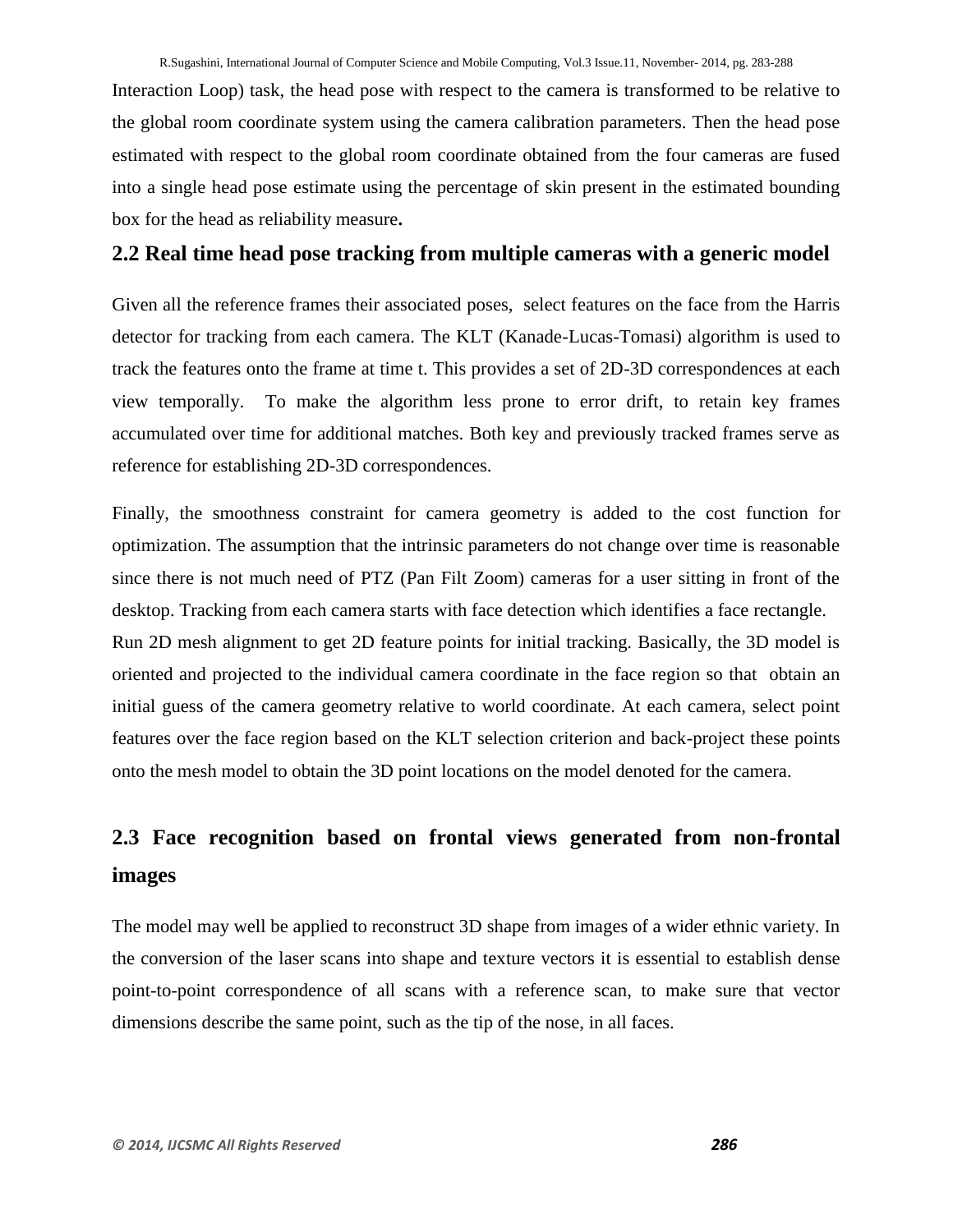Dense correspondence is computed automatically with an algorithm derived from optical flow. Principal Component Analysis is used to estimate the probability distribution of faces around the averages of shape and texture, and replace the basis vectors by orthogonal eigenvectors.

3D shape reconstruction from a single input image is achieved by fitting the Morphable Model to the image in an analysis-by-synthesis loop: At each iteration, the current model parameters define a 3D face, and computer graphics can be used to render a colored model image with red, green and blue channels.

## **2.4 Morphable displacement field based image matching for face recognition across pose**

A statistical shape model to constrain the rational matching parameter which can make sure the obtained displacement field satisfying not only local consistency but also global conformity. To build the statistical model, first generate a set of real template displacement fields from a 3D face database.

Then the model target displacement field between a new pair of faces as a convex combination of these predefined template displacement fields. This model Morphable Displacement Field. Further prove that the proposed MDF(Medium Density Fibreboard) model also guarantees local consistency. Finally, present an approximate but efficient solution of MDF model which not only avoids intractable optimization of the high-dimensional displacement field but also facilitates a constrained quadratic optimization.

Given a 3D face shape model, one can rotate the model according to X or/and Z axis and project the rotated model onto X-Z plane to get 2D face shape models in arbitrary pose. Then with 2 or more landmarks and assigned pose, one can further normalize the face shape models in X-Z plane using similarity transformation in order that the obtained template displacement fields and probe images are aligned.

### **3. CONCLUSION**

The face image of the subject is detected exactly. The detection of the face and the retrieval is very useful in many of the processes. There is no need to identify the pose and other such process. The person is identified correctly even though there are pose variations and illumination variations. The performance of the proposed system is high compared to the techniques that are used to identify the face images in multi view videos.